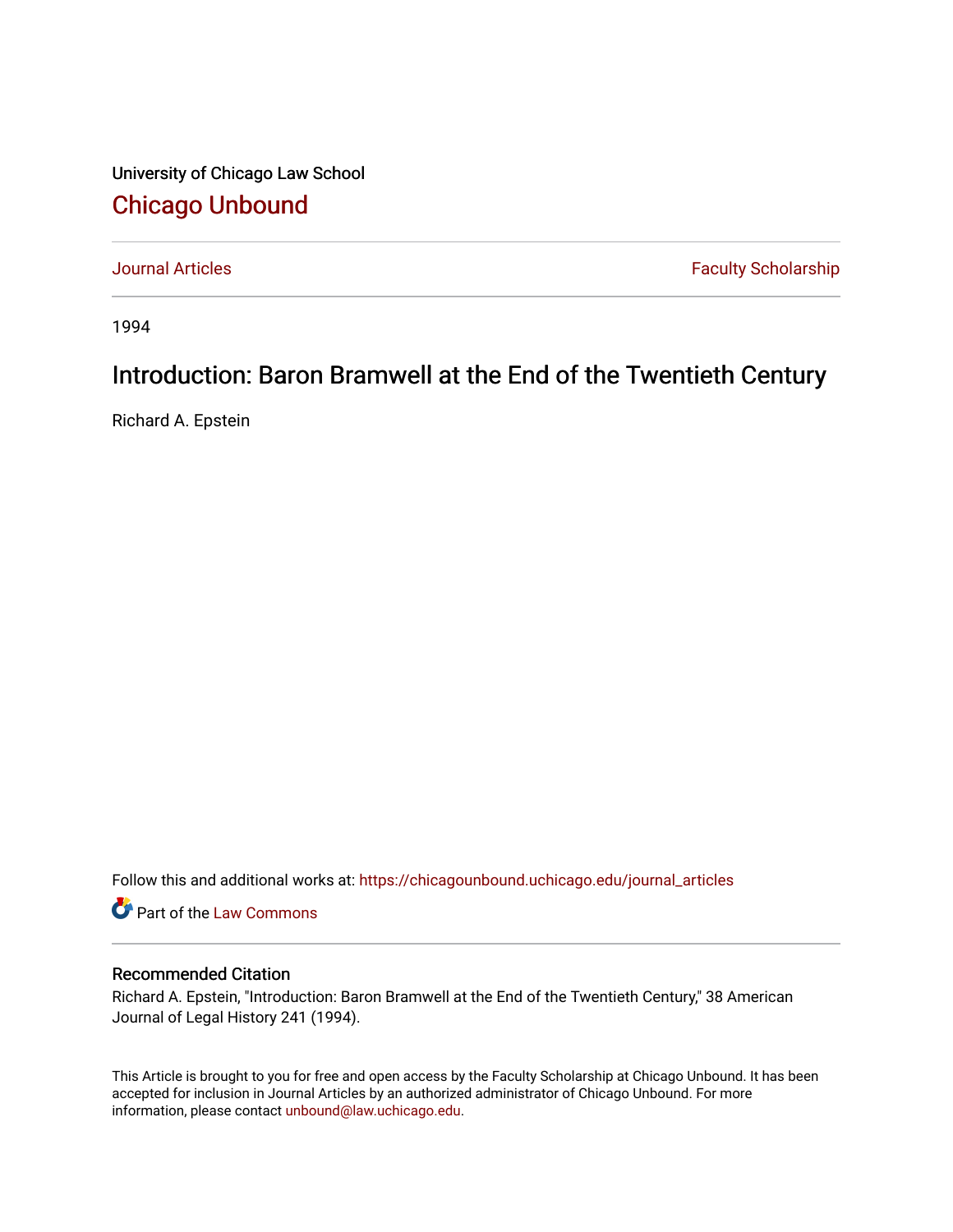# **Introduction: Baron Bramwell at the End of the Twentieth Century**

### **by RICHARD A. EPSTEIN**

**Fads and fashions in legal history are often very difficult to predict. Legal history in America, for example, is now heavily weighted to the study of American law and American institutions. The assumed dominance of English common law in the American Courts, which was very much a nineteenth century fixture, waned somewhat between 1900 and the end of World War II. During the past 50 years, the decline has been still sharper. With the notable exception of the criminal law, English law has been much less in evidence on the civil law side of American law: property, tort, contract, and restitution.** 

**Explanations for the apparent retreat of English common law within the American setting are not difficult to come by. The most obvious point is that the American system has come of age: the sprawling nature of common law in America makes it difficult for English cases, especially recent English cases, to fit under one tent. After all, with 50 states and 13 Federal Circuits churning out decision after decision, why should anyone search for persuasive authority across the Atlantic? Before the epic decision in Erie R. Co. v. Tompkins,1 the Supreme Court provided some glue by making substantive law on important common law issues. But once the Court committed itself to reflecting instead of making common law, the centripetal forces in the system became far greater. Each state became a**  law unto itself, and the English decision—that loomed so large before the **Supreme Court slowly receded from view. To be sure, the classical English opinions still continue to wield some influence in the United States today: given their early incorporation into the fabric of American law, they were carried forward through the earlier American cases. But more recent English opinions find it much harder to secure a foothold in this country because earlier American cases do not bring them to the attention of contemporary American judges. Since time and money limit the willingness to search, English opinions were first overlooked and then more consciously ignored.** 

**Other forces are also at work, for the basic structure of common law has changed as an outgrowth of two separate forces. First, the level of statutory intervention into areas that were once dominated by common law has proceeded apace both in England and America. While there is only a limited menu of judicial rules that could be developed in a system dedicated to the principle of freedom of contract, thousands of different** 

**<sup>1. 304</sup> U.S. 64 (1938)**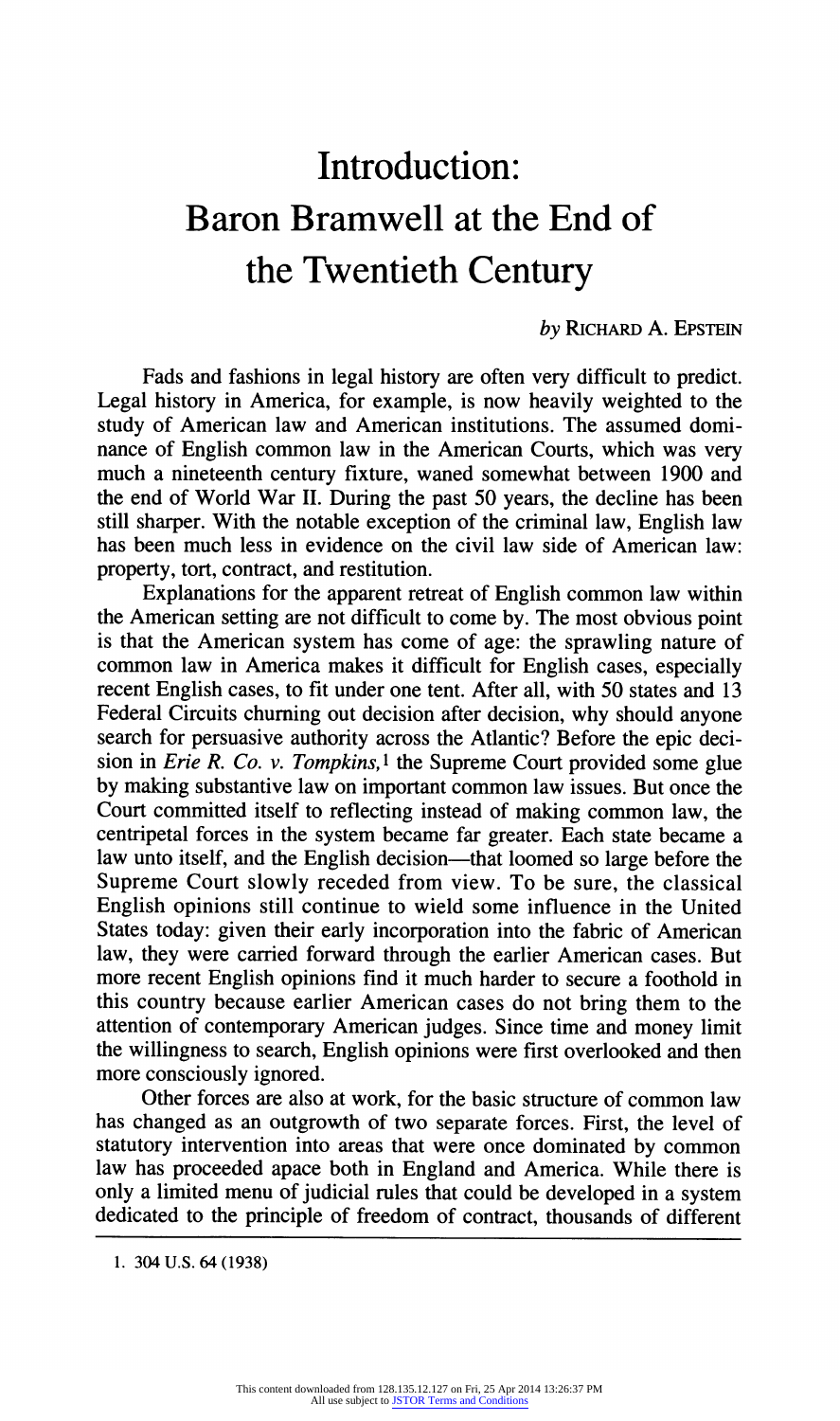**alternatives can be introduced either through the codification of common law rules, or, more emphatically still, through legislative activity that selfconsciously limits the scope of contractual freedom. Yet, once these statutes are on the books, the ability and inclination of judges to return to common law precedents is severely limited. Codes and statutes are normally conceived of as self-contained bodies of law, and their sound explication depends only in part on the common law principles that these codes and statutes were designed to displace. In a world of statutory compromises and administrative intrigue, general principles are harder to articulate, and paradoxically, less important as well. No one pretends that the latest variation in a consumer credit statute is the outgrowth of the enduring principles of common law. To master the operation of the statute, it is necessary to begin with its text, and often to pursue the regulations passed to construe the elaborate compromises that led to its passage. This process necessarily precludes any reliance, explicit or implicit, on the decisions of English judges.** 

**English cases are also less important in the United States because of differences in our two constitutional structures. In England, Parliament is the boss, and whatever it says goes, so long as it says it clearly-which it can, at least to the satisfaction of English judges. American judges do not play second fiddle to the legislature, but reserve the power under both federal and state law to declare state laws unconstitutional. This difference in judicial authority has led to a difference in ways of thinking. English judges are reticent to look at the policies behind statutes whose commands they understand: plain meaning as a canon of construction, indeed as a way of life, has lasted much longer in England than in this country. Given our capacious Constitution, American judges feel free, and indeed compelled, to look at these ultimate policies in order to see whether a challenged statute squares with some constitutional provision of broad generality, be it on the enduring verities of speech, religion, property, due process, or equal protection. The habits of mind that American judges cultivated in their constitutional role often carry over to their common law work: after all, what judge will be content to follow common law precedent when the grander constitutional styles of litigation have become customary. As the patterns of judicial thinking appear to change, so the separation between the American legal system and its English forbears continues apace.** 

**In some sense, I view these trends with genuine regret. My own legal education began in the mid-1960s with a law degree from Oxford, where my course of study began not with English but Roman Law. I was steeped in the learning of the great English judges of the eighteenth, nineteenth, and twentieth centuries, because older precedents tended to hold on longer in a unitary jurisdiction that followed (as England did then) a strict principle of stare decisis. No one would believe me if I said that a Yale Law School education removed whatever affection I had for English law before I entered teaching. And it did not. But there is now, happily, some reason to think that once again we have an interest in English law,**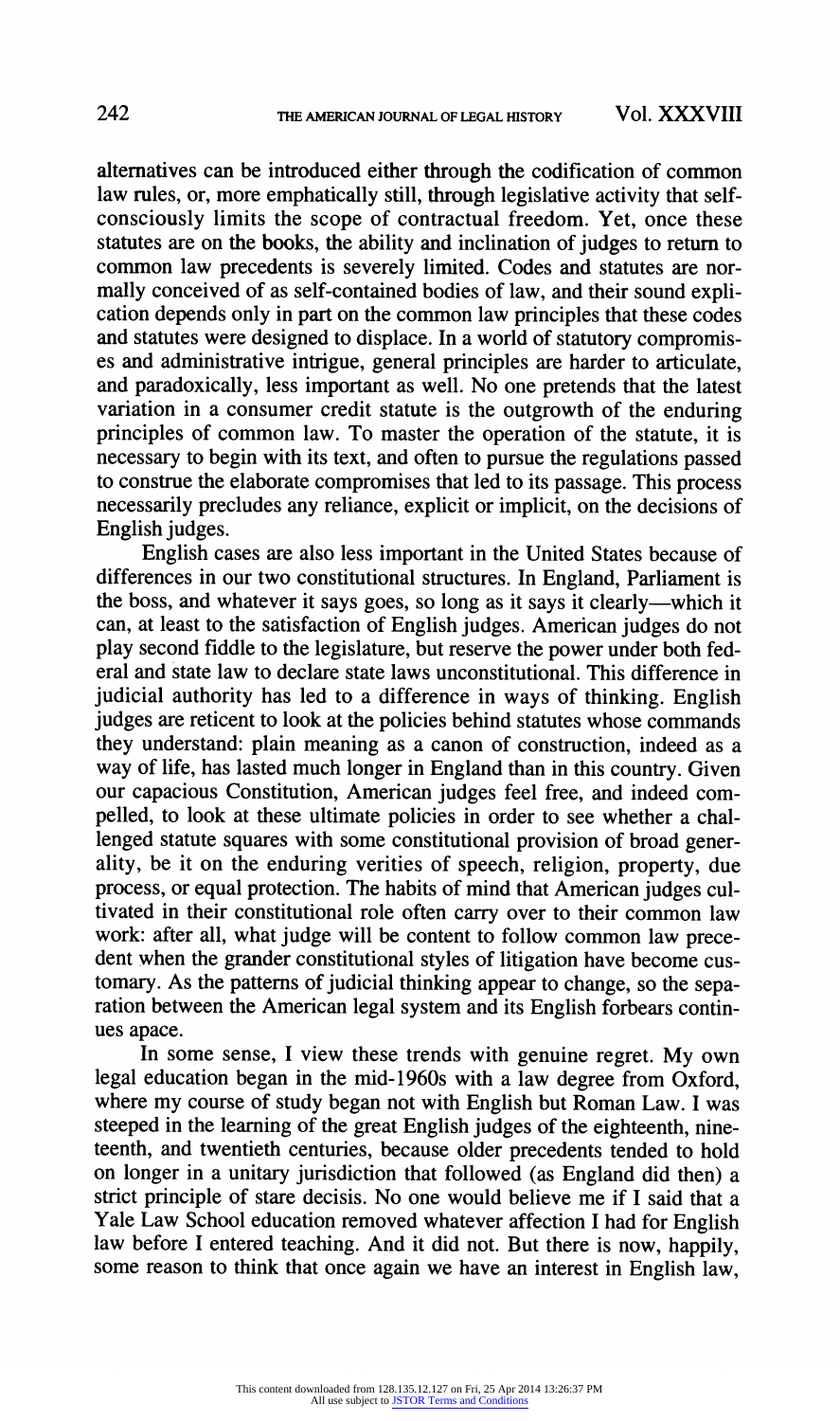**as evidenced by this symposium on the work of Baron Bramwell. Quite independently, I received in the mail manuscripts prepared by David Abraham and Anita Ramasastry on the legal thought of Baron Bramwell, long one of my favorites of the English bench. They asked if I would write an introduction to their two papers, to which I readily agreed. But once I read their papers, my old fascination with Baron Bramwell revived; so I chimed in with a longish contribution of my own, designed to offer a qualified defense of Baron Bramwell against his many critics, past and present. I must say that the closer I looked the more I was astonished at how my own views had so often tracked his, often by a form of unconscious parallelism: I did not know, for example, of his fascination with**  special pleading—a subject dear to my own heart<sup>2</sup>—but me, that I did not **think had any clear political connections. It is just that this similarity of thought often explains why we have, at both levels, been outsiders to the dominant legal traditions.** 

**Here is not the place to explore the overlap in our own views, but to speak briefly of Bramwell directly. By the reckoning of his own contemporaries, Baron George William Wilshere Bramwell stood out as one of the dominant judicial intellects of his time. The key events in Bramwell's life can be briefly stated. He was born in 1808, had an early career in merchant banking in his father's house, was admitted into pupillage at Lincoln's Inn in 1830 when he was 22, to the Inner Temple six years later when he was 28, and was finally called to the Bar in 1838 where he served with distinction for 20 years. He was appointed to the bench as a Baron of the Exchequer in 1856, when he was duly knighted, and served there for 20 years. With the reorganization of the English Judiciary in 1876, he became a Lord Justice of Appeal-a position he held until his formal retirement at age 73 in 1881. His judicial efforts did not cease: in 1882, he was given the title of Baron Bramwell of Hever, and heard many appeals as a member of the House of Lords until his death in 1892.** 

**Broadly speaking, Bramwell's career falls into two separate stages. First, when principles of laissez faire were in the ascendancy, Bramwell showed the buoyant optimism of his age and assumed the mantle of one of the leading spokesmen of intelligent reform. Having established his reputation as a special pleader at the bar, he took active part in the dismantling of the older system of pleading and procedure as a member of the Common Law Procedure Commission, whose work was translated into law with the Common Law Procedure Act of 1852.3 Ten years later, he was active on a second commission that consolidated the English company, or as we say, corporate law, which resulted in the passage of the** 

**<sup>2.</sup> See, Richard A. Epstein, Pleadings and Presumptions, 40 U. CHI. L. REV. 556 (1973); Richard A. Epstein, Defenses and Subsequent Pleas in a System of Strict Liability, 3 J. LEGAL STUD. 165 (1974).** 

**<sup>3.</sup>** 15 & 16 Victoria c. 76 §3. For a positive assessment of his contribution, see W.S. **HOLDSWORTH, HISTORY OF ENGLISH LAW 505 (1927).**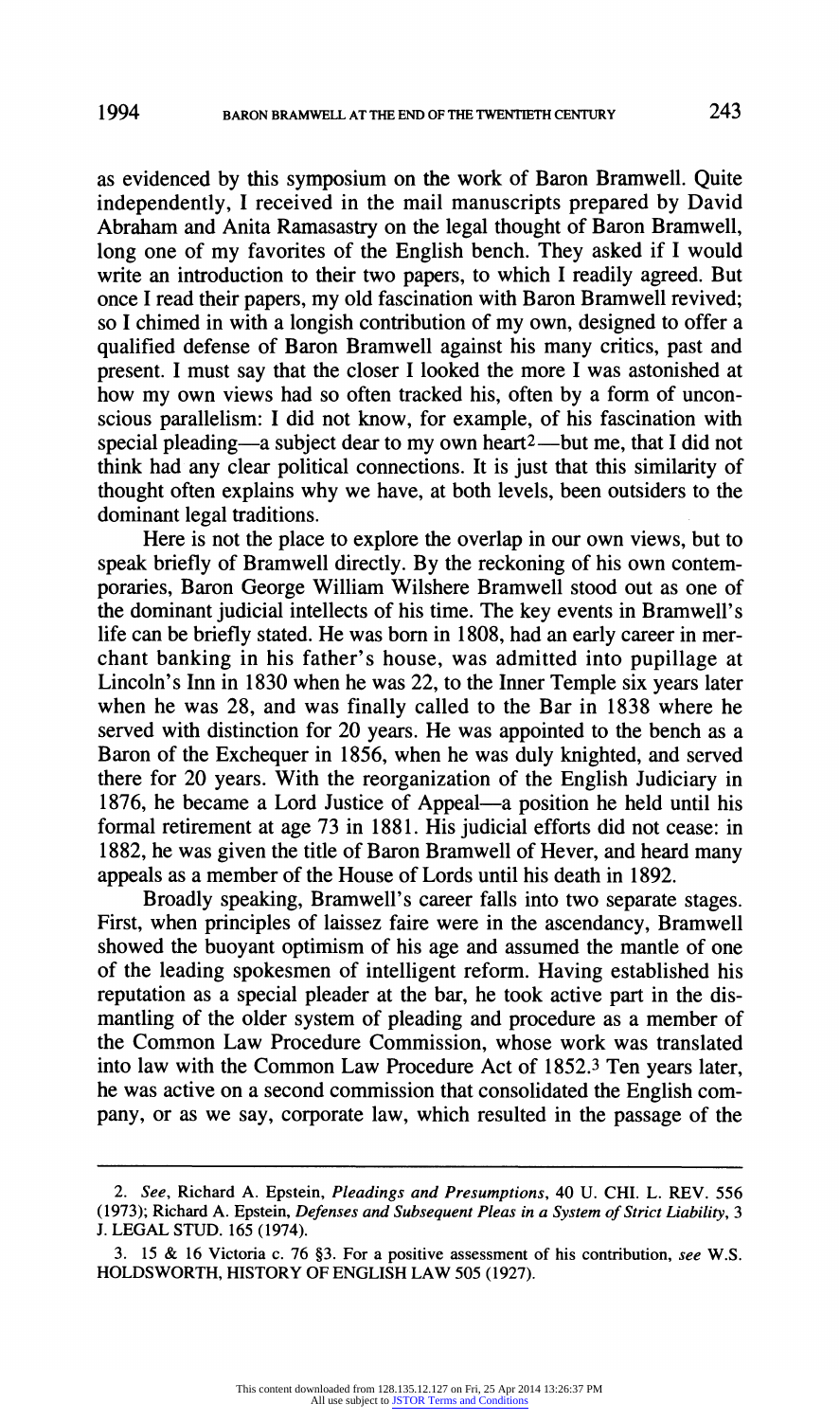#### **Companies Act, 1862.4**

**As Professor Remasastry shows, Bramwell's second period began, roughly speaking in 1870 when the dominant mood in England began to change, and men were less sure that the verities of liberty, property, and contract were sufficient to meet all the challenges and ills of a modem industrial society.5 Bramwell, however, did not alter his beliefs to stay in tune with the times, but retained his youthful attachment to the immutable truths of laissez faire. No longer an insider, his rhetoric could take on a shrill and defensive cast, for he could never understand why these plain truths were rejected by the powerful intellectual and political elites of his own time in favor of collectivist or socialist dogma that he regarded as destructive of both individual rights and the long-term soundness of the society as a whole. After his membership in the House of Lords, he was in part freed of the constraints of being a full-time sitting judge. It was at this time that Bramwell, as a founding member and first President of the Liberty and Property Defence League, threw himself into passionate and often barbed defense of the same conception of limited government that animated his earlier work: the preservation of peace and good order, the protection of property from external aggression and, most critically, the enforcement of voluntary contracts.** 

**What made Bramwell unusual even for the laissez faire judges of his own time was his shrewd philosophical insights that inform so much of his legal work. Many judges are moved by a respect for precedent and seek to improve law by increments, without seeking to justify, question, or even identify the first principles behind the legal rules. Most have some sense that the function of judges is to decide cases, not issue pronouncements on the eternal verities. Very few had Bramwell's strong sense of the architecture of the law, or his ability to make a forthright statement of his position as an integral part of his judicial work. Indeed, the very clarity and power of his sometimes incautious expression made him the most convenient judicial foil of reformers and critics of a latter age.** 

**Owing to the richness and complexity of his thought, it is not surprising that Professors Abraham, Remasastry, and myself all learn much from Baron Bramwell, even if we differ among ourselves in what that lesson would be. Professor Abraham is in what might be called the mainspring tradition that continues to castigate him strongly for his views. Professor Ramasastry takes a more sympathetic position, and finds in his Progressions and Paradoxes a man who defies easy characterization. At the risk of some oversimplification, she is critical of his judicial application of the principle of freedom of contract, but far more approving of his** 

**<sup>4. 25 &</sup>amp; 26 Vict. Ch. 89. (1862).** 

**<sup>5.</sup> See, the classic account of A.V. Dicey, LECTURES ON THE RELATION BETWEEN LAW AND PUBLIC OPINION IN ENGLAND DURING THE NINETEENTH CENTURY 62-65 (1st ed. 1905), which divides the nineteenth century into three overlapping periods. I. The period of Old Toryism or Legislative Quiescence (1800-1830), II. The period of Benthamism or individualism (1825-1870); and III. The period of Collectivism (1865-1900).**